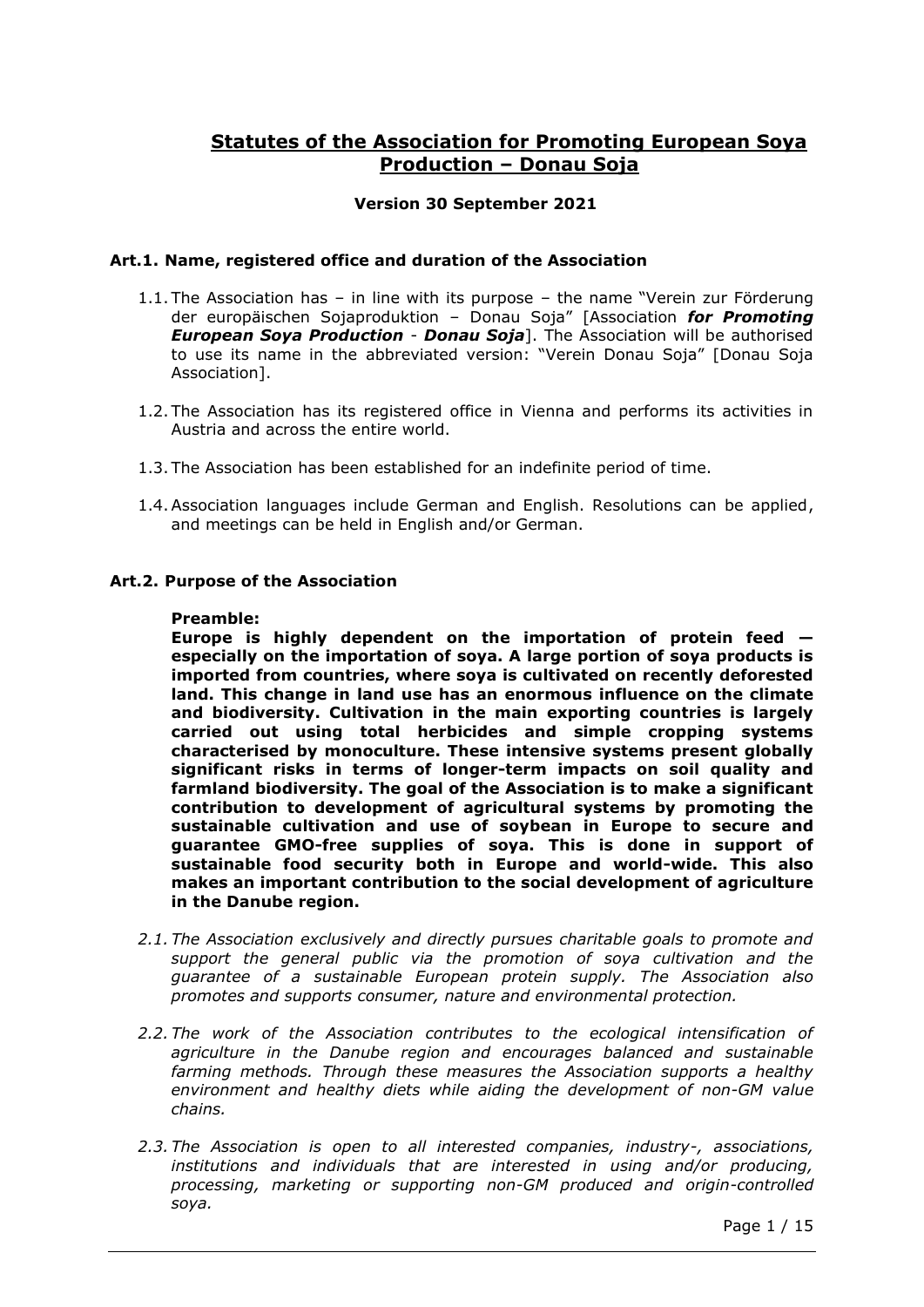*2.4. The Association is not-profit oriented, and exclusively and directly pursues the public interests through the measures specified herein.* 

#### **Art.3. Activities of the Association**

- 3.1. The realization of the purpose of the Association should be achieved through material and non-material means as described in [3.2](#page-1-0) and [3.3.](#page-2-0)
- <span id="page-1-3"></span><span id="page-1-2"></span><span id="page-1-1"></span><span id="page-1-0"></span>3.2. Non-material means:
	- 3.2.1. creation of the policy, technical, infrastructural and communication prerequisites for the successful production and marketing of source-identified non-GM soya from the Danube region and Europe, by way of an open cooperation between the business, civil society and policy communities;
	- 3.2.2. joint creation of the necessary quality standards valid across Europe for the exemplary production, processing, control and traceability of quality soya from the Danube region and Europe;
	- 3.2.3. development, operation and promotion of a breeding, research and control programme for sustainable GM-free soy production in Danube region and across Europe;
	- 3.2.4. working with all types of media to inform the public of the role of the supply of sustainable soybean and other grain legumes grown in Europe in the development of sustainable agricultural and food systems with greater selfsufficiency in protein supplies and improved links between the Eastern European Danube region to Western Europe;
	- 3.2.5. informing the public about the use of soya-based food products as part of a varied and well-balanced diet;
	- 3.2.6. provide information to the public on the wider public effects of regional and non-GM soya as food and feed;
	- 3.2.7. enabling the exchange of experience about production- and policy related matters relevant to the cultivation of GM-free and source-identified quality soya in the Danube region and Europe;
	- 3.2.8. ensuring communication about standards, markets, prices, and research with the public, with relevant Austrian and European institutes and with farming community as well as with the feed and food industry;
	- 3.2.9. organising events (especially congresses) as defined for the purpose of public information and the exchange of knowledge, in the sense of items [3.2.3,](#page-1-1) [3.2.5](#page-1-2) and [3.2.11.](#page-1-3);
	- 3.2.10. development of initiatives and strategies in Europe to ensure the production of non-GM and source-identified quality soya in the Danube region and Europe;
	- 3.2.11. aiding member companies regarding questions of production and control of non-GM and source-identified quality soya from the Danube region and Europe;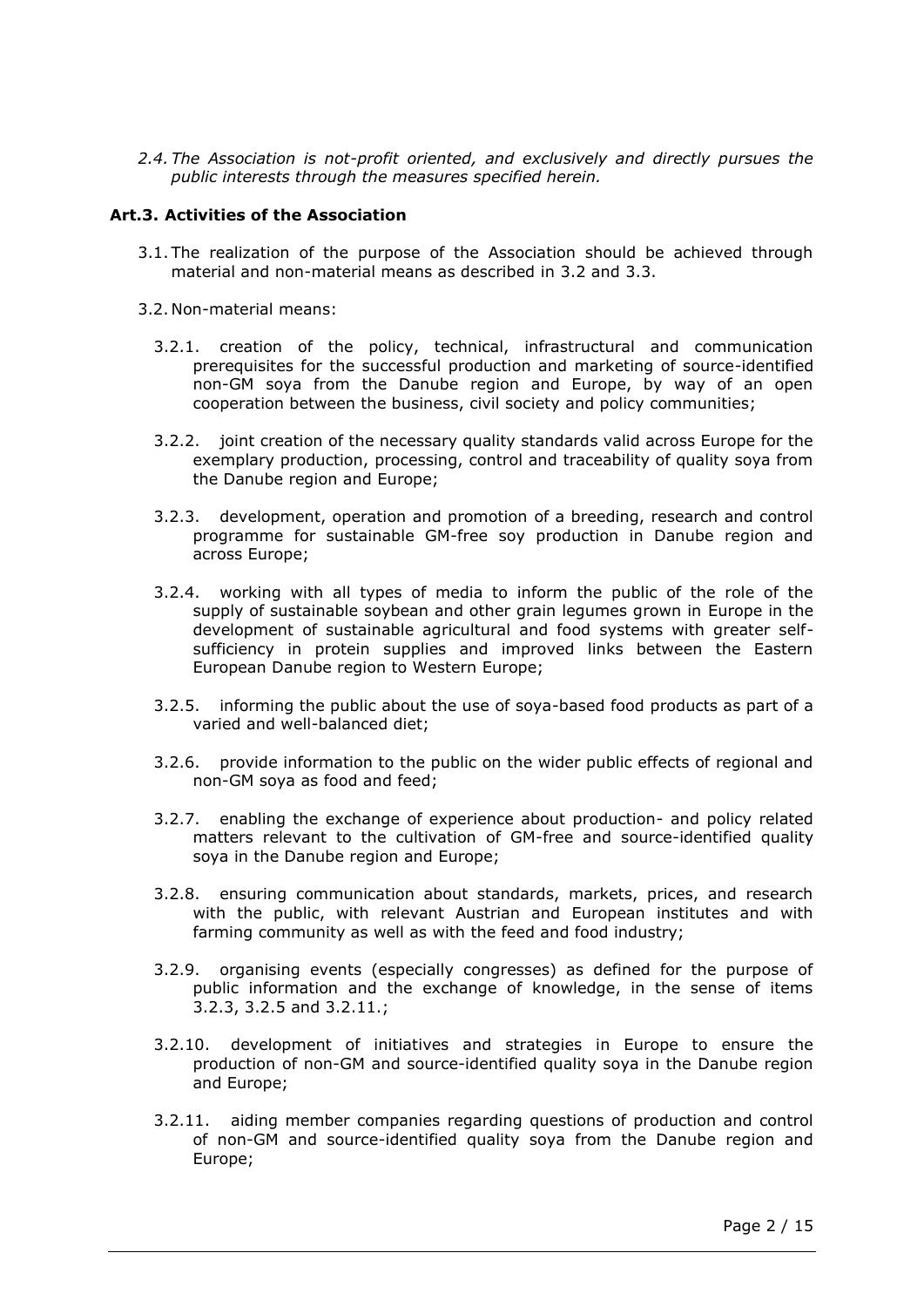- 3.2.12. exchanging experience and information regarding scientific, productionrelated, control-relevant and policy questions relevant to the production of non-GM and source-identified quality soya;
- 3.2.13. ongoing development and revision of the quality standards as well as of the guidelines for an adequate control system for such quality soya;
- 3.2.14. execution of a scientific research and development programme to support improved cultivation options of soya in the Danube region and Europe;
- 3.2.15. licensing to members of the Association of a quality and control mark for non-GM and source-identified quality soya, which is protected by a trademark– both on the level of soya producers and processors and on the level of food that was produced using soya – where this includes, in particular, the use of soya as feed for food from animal production;
- 3.2.16. ensuring that the products of the Association members can be traded on the relevant agricultural stock exchanges; and
- 3.2.17. organisation and coordination of the granting, administration and control of the quality and control mark.
- <span id="page-2-0"></span>3.3. The resources to achieve the purpose of the Association will be raised from:
	- 3.3.1. members' contributions;
	- 3.3.2. royalties and licensing fees for the use of the Association's trademarks;
	- 3.3.3. income from the assets of the Association;
	- 3.3.4. proceeds from events and facilities of the Association;
	- 3.3.5. voluntary donations;
	- 3.3.6. sponsoring from public institutes from Europe;
	- 3.3.7. contractual penalties;
	- 3.3.8. income under license agreements, donations, subsidies, income from own companies, bequests; and
	- 3.3.9. other donations.

#### <span id="page-2-1"></span>**Art.4. Other principles in the pursuit of the Association's purpose**

- 4.1. Donau Soja is committed to respecting universal human rights in the conduct of all its own activities. Furthermore, Donau Soja promotes human rights, in particular compliance with the applicable EU and international provisions of labour and social law (ILO conventions) along soya-based value chains through the Donau Soja guidelines.
- 4.2. Gender equity is an important principle of Donau Soja. The association is proactive in promoting equal opportunities for women and men.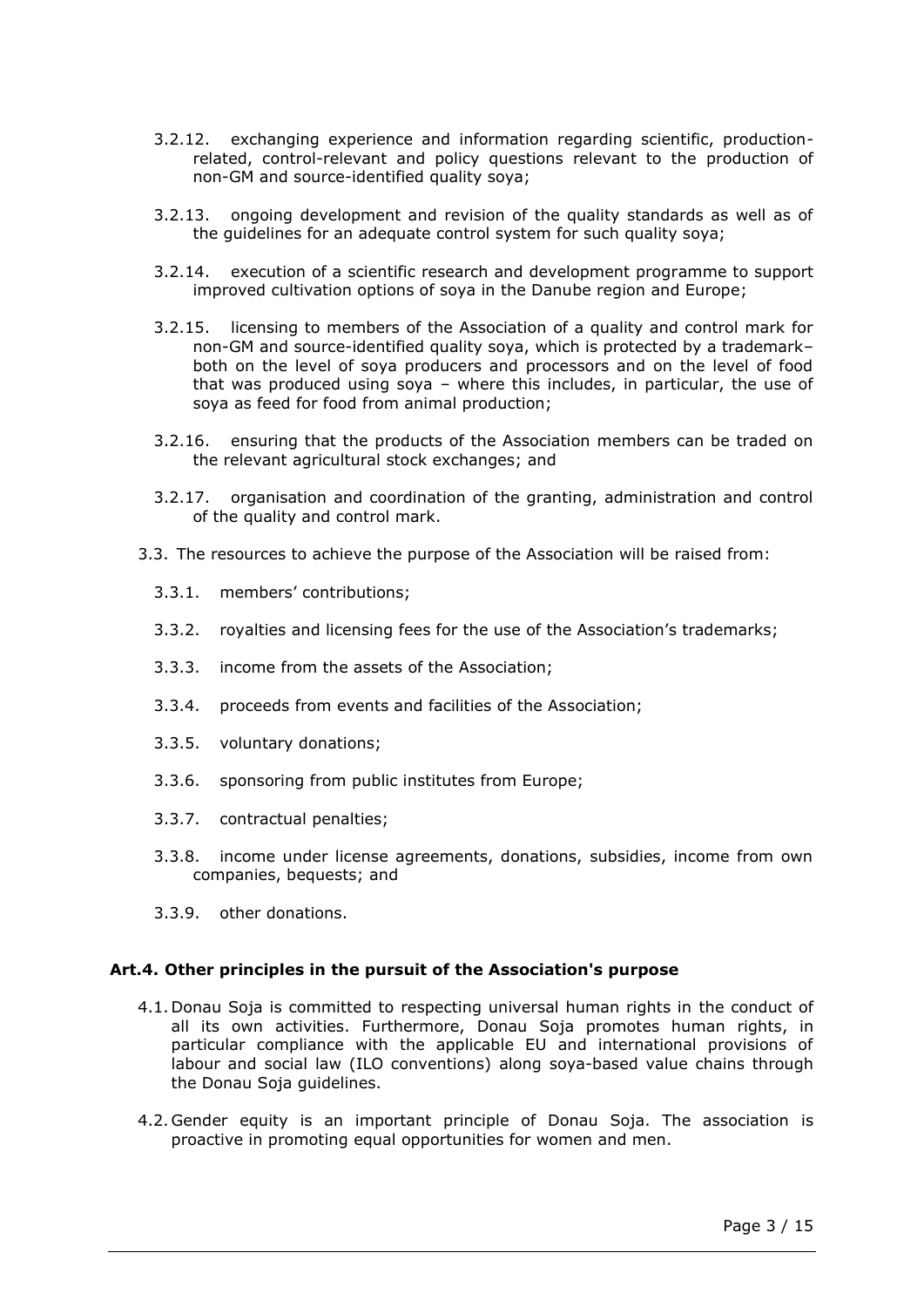- 4.3.Corruption is a major obstacle to economic and political cooperation. Donau Soja takes social responsibility in conducting all its activities to prevent and suppress corruption and bribery in all its activities.
- 4.4. The Association complies in all instances with relevant national competition and cartel laws and with the EU cartel law in particular.
- 4.5. The Association shall be authorised to engage third parties of its choice for the performance of all activities, however, it must be accountable for their activity as it is for its own activities.
- 4.6. Donau Soja employees, Board- Presidium- and Advisory Board members as well as Association members are (in terms of Donau Soja) not allowed to pay, offer or assure money, cash equivalents, gifts or other valuables in any amount to people of companies, to achieve an inappropriate implementation of duties of functions or in case of authorities, to ensure or obtain an inappropriate advantage in the exercise of public functions. The above-mentioned are also not allowed to accept such payments, gifts or related things.
- 4.7.Apart from the right to control compliance with the quality standards for GM-free soya guaranteed quality and origin (according to the published by the Association Guidelines for quality standards) the Association has no power of control over its members.
- 4.8. The Association will exert no influence on the sale of the products identified by the Association's trademarks, except for in the verification of compliance with quality standards for non-GM and origin-controlled quality soya. The Association will give no price recommendations or make price agreements and it will not perform, promote or provide a platform for any other anti-competitive activities. The Association is not liable for any activities, especially anti-competitive activities, committed by its members.
- 4.9. The Association undertakes to make the trademarks (see[:Art.5\)](#page-3-0) available to all full members on fair, reasonable and non-discriminatory conditions.
- 4.10. Members remain free to develop auxiliary standards and products that do not comply with the quality and control label.

#### <span id="page-3-0"></span>**Art.5. Trademarks of the Association**

5.1. One of the tasks of the Association is to file for registration as trademarks of the Association, the word and figurative trademark displayed below



or similar marks derived therefrom, and to acquire, register or obtain a right thereon in any other way and to maintain it. These marks will serve the companies of its members to identify the goods produced or sold by them. All ordinary members will acquire a non-exclusive license right to this mark by becoming a member of the Association and by simultaneously concluding a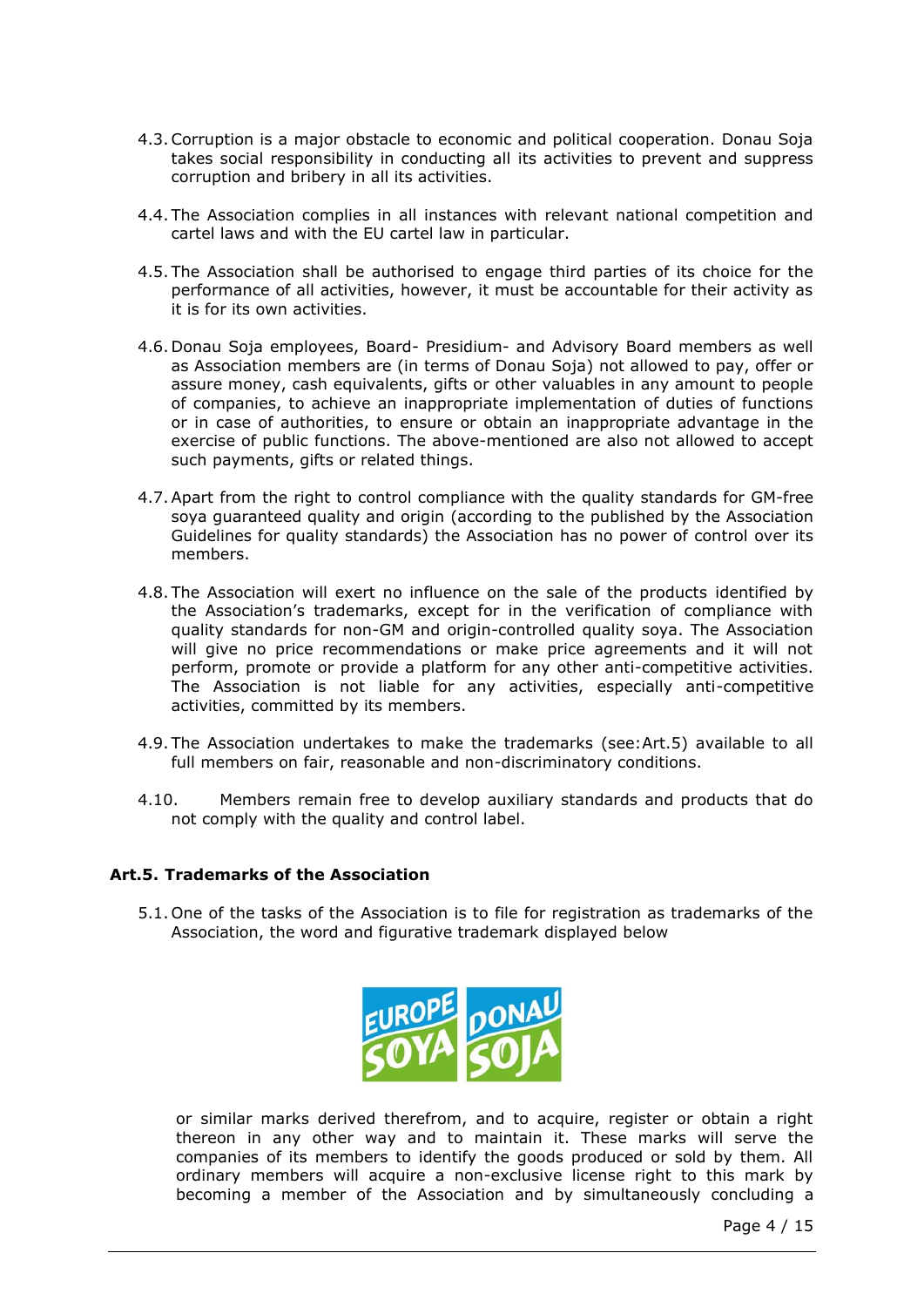licensing agreement, however only to the extent and under the preconditions specified herein, the agreement of the logo use and in the licensing agreement. The uniformity and the following standards of use of the Association's mark serve exclusively the protection and the information of consumers. The licensing agreement will be resolved upon by the Presidium following an application and proposal by the Board.

### **Art.6. Types of Membership**

- <span id="page-4-0"></span>6.1. Natural or legal persons only may become members of the Association:
	- 6.1.1. Ordinary (Full) members from the circle of companies or their industry associations, as well as private individuals, which show a special commitment to GM-free produced and source-identified quality soya from the Danube region and Europe and which produce, process, market or support such products by concrete or non-material means.

The membership fee of ordinary members will be determined by the General Assembly for all classifications. Ordinary (Full) members will be admitted by the Board in accordance with the criteria applicable for such after they have filed a relating application.

6.1.2. Associate members include in particular the circle of institutions such as government institutions, representatives of regional authorities, chambers of agricultural trade, organisations who are standard and trademark owners for quality programmes, associations, organisations and umbrella organisations which are no industry associations, NGOs and other institutions. They may be invited by the Board to contribute to the Advisory Board.

Associate members are furthermore those companies that produce certified Donau Soja or Europe Soya and who according to the guidelines, need to become a member, but who contravene at least one of the three membership criteria that lead to exclusion as ordinary members of the Donau Soja Association. The classification of an organization that is integrated in a group of affiliated companies leads to a reclassification of all affiliated companies which are separately regarded as ordinary members.

Associate members shall have the right to take part in all general meetings of the Association without voting rights and receive all information which the Association gives to its members. Associate members will be appointed by the Board in line with the criteria applicable for such procedure, after they have filed an application.

- 6.1.3. Promoting members which are companies, individuals or also political or social institutions from Austria or foreign countries that wish to support the efforts of the Association either financially and/or in a non-material way. Promoting members will have the right to take part in all General Assemblies of the Association without voting right and to receive all information that the Association gives to its members.
- 6.1.4. Honorary members who will be appointed after having rendered special services to the Association. Such appointment will be made by the General Assembly following an application by the Board. Honorary members shall have the right to take part in all General Assemblies of the Association without voting right and to receive all information that the Association gives to its members.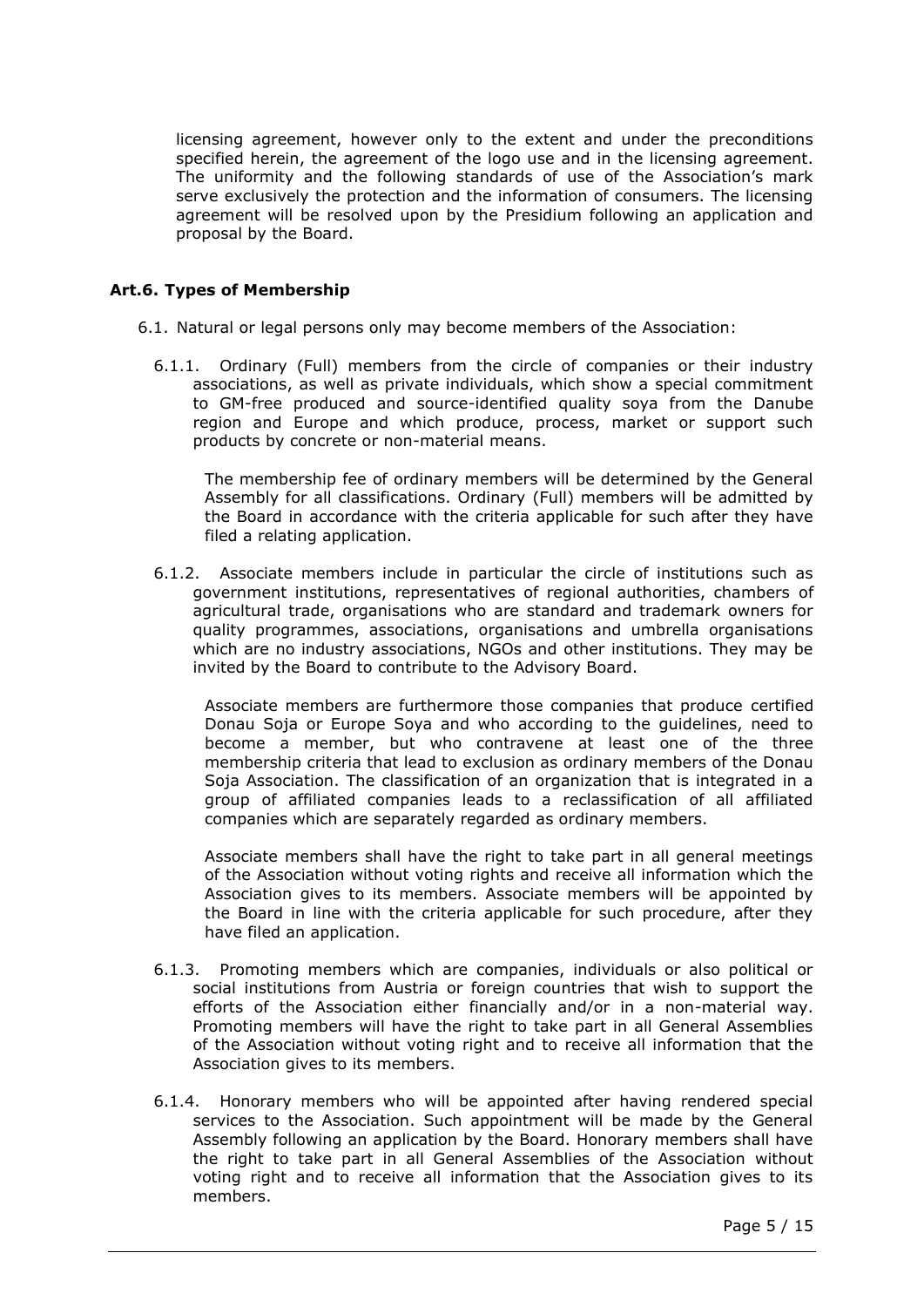- 6.2.Companies in the context of these Statutes are natural or legal persons or groups of persons or other economic entities of any legal form which engage in economic activity.
- <span id="page-5-0"></span>6.3. Members (except scientific institutes) can be excluded particularly if they conduct research on genetic engineering and/or doing (direct or indirect) lobbying for genetic engineering (green gene technology) in Europe and/or do not comply with the system-important international and/or national laws. In case of doubt, the board decides in each individual case, based on the intention to avoid ordinary membership to those who decidedly promote commercial green gene technology.
- 6.4. The companies mentioned in  $6.1 6.1 -$  industry associations, institutions and individuals — are to be included in the association on a non-discriminatory basis so long as they fulfil the conditions for full, associate or supporting members mentioned in [6.1.](#page-4-0) Denial by the board must be grounded in good cause (e.g., [6.3\)](#page-5-0), and be justified by the Board on an individual basis, and may be disputed by the refused at a court of arbitration (see: [Art.18\)](#page-14-0).

### **Art.7. Termination of membership**

- 7.1. Membership will end:
	- 7.1.1. by resignation which may be made by way of a written termination three months prior to the end of each quarter; associate members who are not economically active may retire from the Association with immediate effect;
	- 7.1.2. death or dissolution, in the event of legal persons or groups of persons or other economic entities of any legal type;
	- 7.1.3. exclusion after a resolution of the General Assembly following a proposal by the Board, if:
		- the member is on arrears with the payment of the membership fee or the royalties/licensing fees, despite two reminders;
		- insolvency or settlement proceedings are initiated over the assets of the member's operation or over the assets of the member itself or if such are discontinued for lack of cost-covering assets;
		- the members conduct constitutes a gross infringement of the duties of members. This relates, in particular, to the duties specified in Art. [8.1,](#page-6-0) the criteria listed under [6.3,](#page-5-0) as well as to infringements of the licensing agreement.
	- 7.1.4. If a member does not pay membership fee for two consecutive years it shall be automatically excluded.
- 7.2.Resigned or excluded members remain liable to the Association for their obligations accrued up until the date when their membership ends.
- 7.3.After the end of the membership, former members are prohibited from the continued use of the trademarks specified under [Art.5.](#page-3-0) The only exception to this rule is the using of existing packaging, if and insofar as: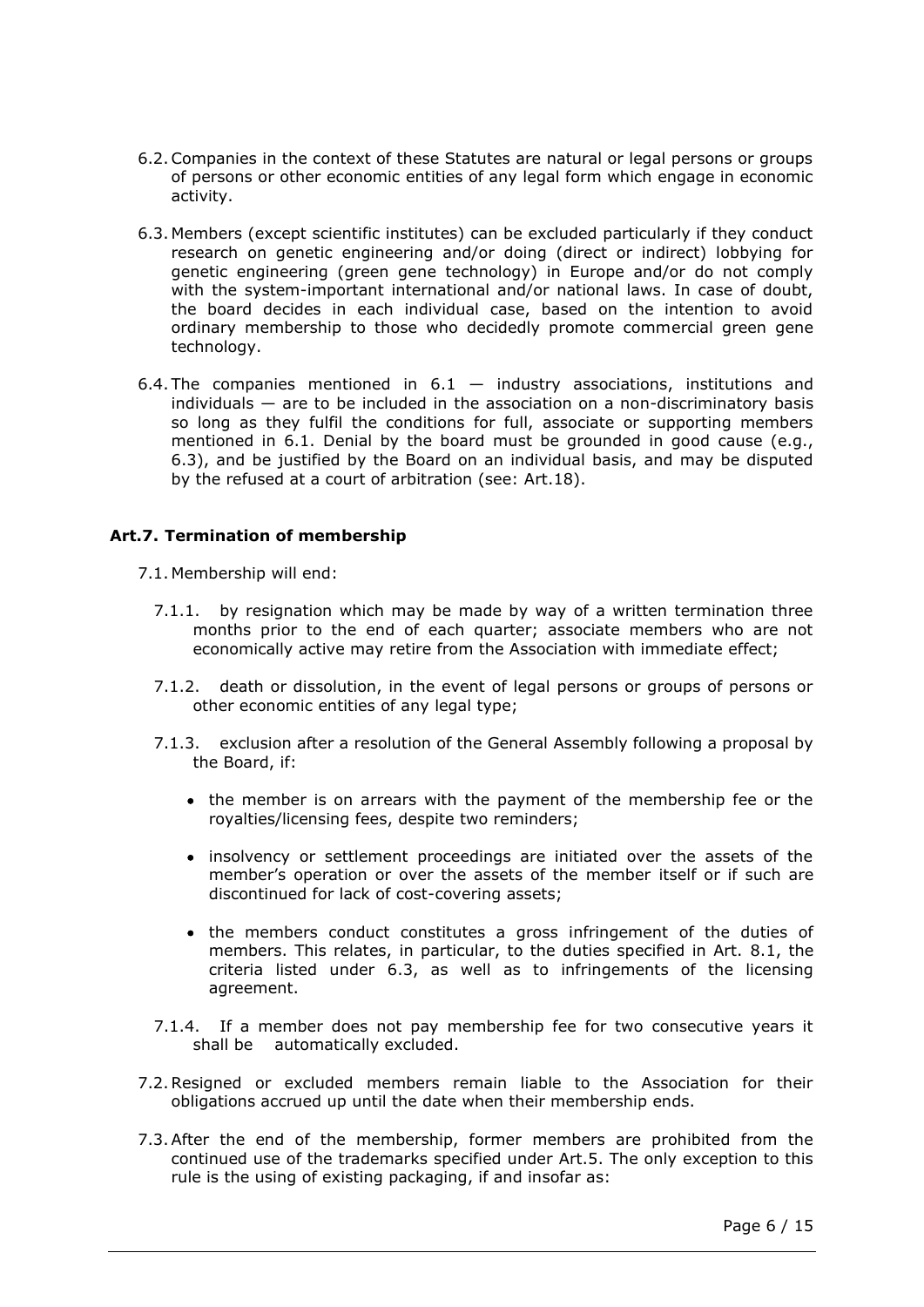- 7.3.1. this has evidentiary been produced before the decision was made to end the membership (termination, exclusion);
- 7.3.2. the relevant former member pays the applicable licensing fees for such use;
- 7.3.3. the Board grants its consent to such use; and
- 7.3.4. the guidelines of the Association are continued to be complied with.

#### **Art.8. Rights and obligations of the members**

- <span id="page-6-0"></span>8.1. Members are obligated to use all efforts to promote the Association and its purposes; to use the trademarks of the Association in compliance with the Statutes and Donau Soja and Europe Soya agreement for the logo use; and to refrain from anything which might impair the reputation of the Association and the achievement of its objectives. They are obliged in particular to sign and comply with the regulations on prohibitions of distortion of competition, unfair competition and other anticompetitive conduct as determined by the Board.
- 8.2. Ordinary members are entitled:
	- 8.2.1. to use the trademarks specified under [Art.4](#page-2-1) in conformity with the Statutes and according to the provisions specified in the licensing agreements;
	- 8.2.2. to use all facilities of the Association;
	- 8.2.3. to take part in the meetings of the Association, to speak during such, to file applications, to exercise the voting right in decisions of the Association, to use their right to vote, insofar as they have properly complied with their financial obligations to the Association.
- 8.3.Associate members are entitled:
	- 8.3.1. to have access to all necessary information and aids of the Association;
	- 8.3.2. to take part in and speak at the General Assembly.
- 8.4. Legal persons or associations of persons or other economic entities of any legal form will exercise their rights in the General Assembly through their bodies authorised for representation or by one representative holding a written authorisation. If two representatives participate on behalf of one legal person, these will have only one vote and shall vote unanimously, otherwise, their votes will become null and void.

### **Art.9. Membership fees**

9.1. Ordinary members will pay an annual membership fee that will be calculated according to turnover and as per the fee schedule. The maximum membership fee is limited as per the fee schedule. The annual contribution for private individuals, that become ordinary members, will be determined in the General Assembly.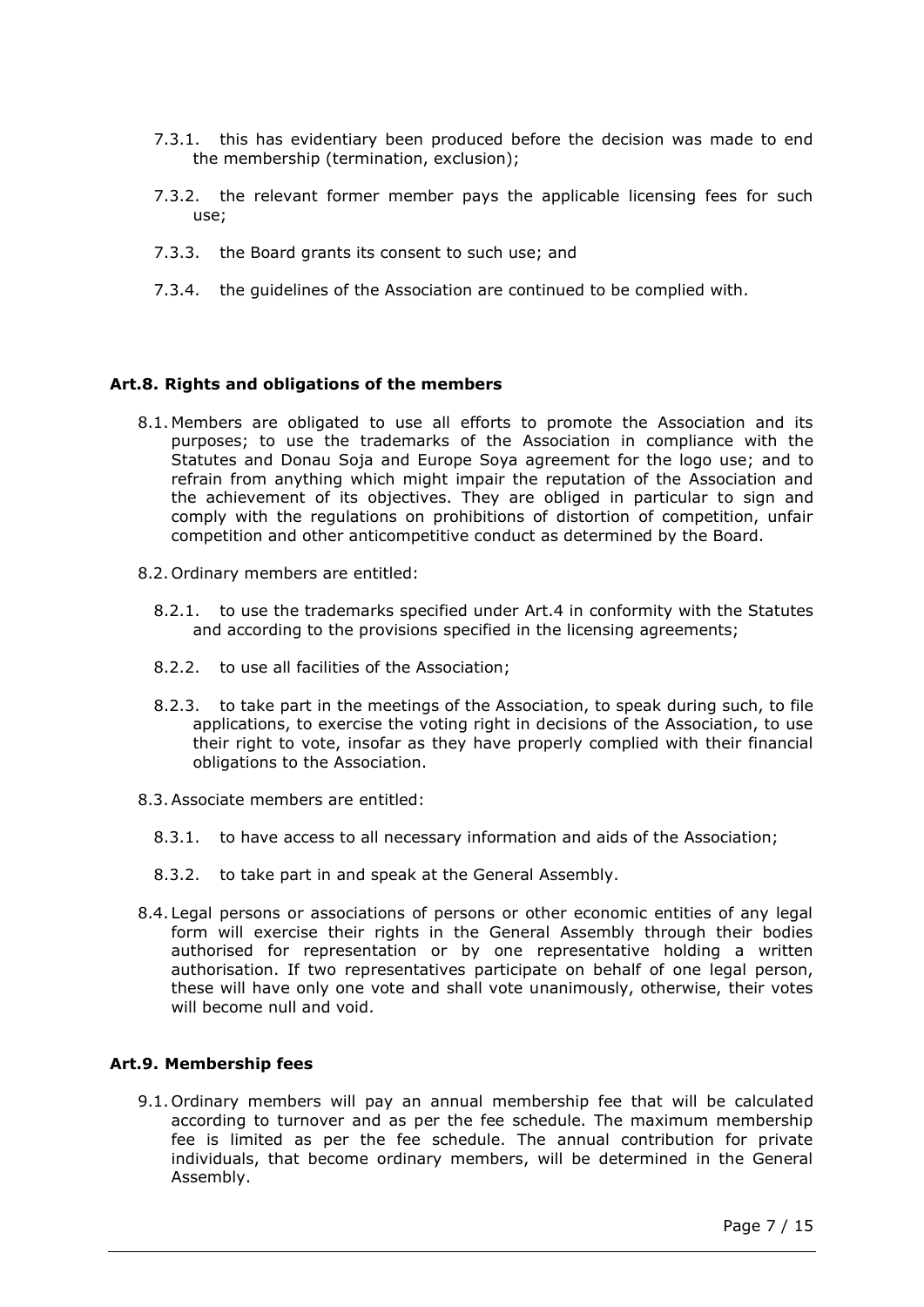- 9.2.Subsidiaries of companies, which are Donau Soja members, have no voting rights, when becoming an associate member of Donau Soja. To become a full member with a voting right, the subsidiary must pay a membership fee based on their own turnover.
- 9.3.Associate members will pay their own membership fee and no royalties. Associate members, that need to become member according to the guidelines (e.g. a feed company which wants to be certified with Donau Soja), but who are excluded due to contravention of any of the three criteria that lead to an exclusion, pay the same group-related member fee as ordinary members.
- 9.4. The General Assembly will decide on all other matters regarding membership fees and royalties following a proposal by the Board ("Fees Schedule ").
- 9.5. In the event of discrepancies regarding the classification, the Board's decision will be final.
- 9.6. Honorary members are not obligated to pay a membership fee.
- 9.7. Inspection bodies pay an annual registration fee. The fee amount will be determined in the General Assembly.

### **Art.10. Control, sanctions**

- 10.1. The Board or a contracting and approval body engaged and authorised by the Association will manage and grant the right to use the Association's trademarks. It will be entrusted with the selection, checking, approval and supervision of the control bodies and will ensure that the control bodies verify compliance with the Association's guidelines by member enterprises. Only factual considerations are to apply in the approval of an inspection body. The refusal or exclusion of an inspection body must be conveyed via written justification based on factual considerations or noncompliance with the Donau Soja Inspection Body Contract and according to "Donau Soja" or "Europe Soya"-Guidelines. The refusal or exclusion of an inspection body must be decided by the Association Board and based on written justification of the contracting authority and admission office. The control bodies shall be entitled and obligated to follow the "catalogue of sanctions" agreed between the Association and the relating company in the event of violations of the guidelines. The "catalogue of sanctions" will become effective, when the relating company approves these regulations in writing. Members confirm by their membership the applicability of the current Statutes, in particular the arbitration agreement.
- 10.2. In the event of violations of the guidelines, the control bodies shall also be entitled to order the exclusion of the affected goods from any marketing under the name of "Donau Soja" or as "Gefüttert mit Donau –Soja" [Fed with Donau Soja]", "Europe Soya" or "Gefüttert mit Europe Soya" [Fed with Europe Soya] or other modified trademarks.
- <span id="page-7-0"></span>10.3. When inspection bodies fail to comply with their duties and the association is then held liable by third parties, the board must ensure that inspection body indemnify and hold the Association harmless.
- 10.4. Institutes that are subject to a constant inspection by authorities under the applicable legal and statutory regulations and requirements and which comply with the provisions of the European Standard EN 45011 or subsequent standards relating to the same object matter may be engaged and authorised as control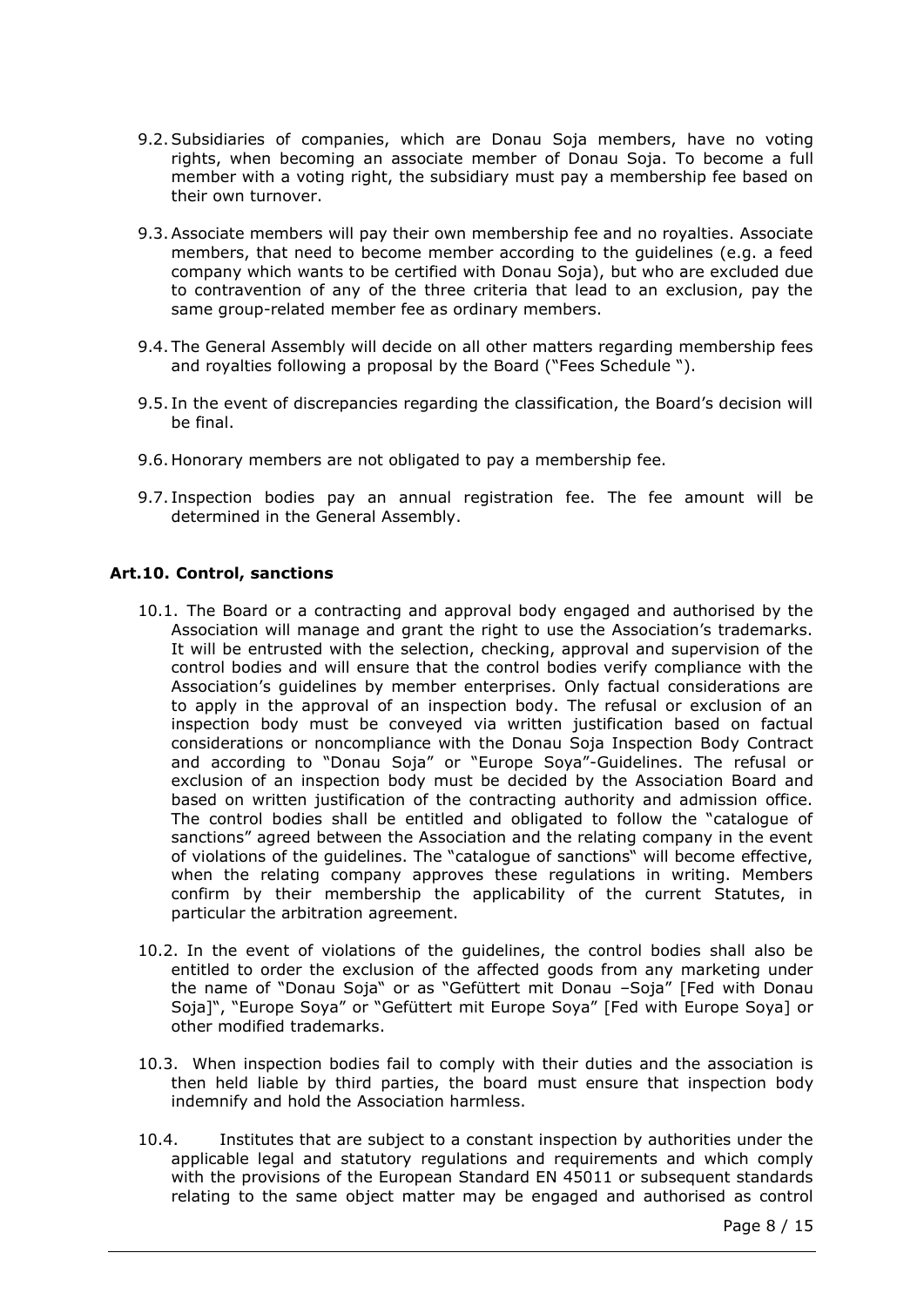bodies. Their control programmes must, as a minimum, comply with the applicable laws, ordinances and applicable Austrian or European standards and guidelines. The Board or the contracting and approval body will issue the control numbers to the control bodies and will manage the control numbers. It will develop detailed control programmes jointly with the control bodies.

10.5. The contracting and approval body and the control bodies will become active for the Association as vicarious agents and accountable service providers (cf. Art. [10.3](#page-7-0)".).

### **Art.11. Bodies and facilities of the Association**

These are

- 11.1. the General Assembly;
- 11.2. the Board, consisting of up to thirteen persons;
- 11.3. the Presidium; consisting of the Board and up to thirteen other members elected by the General Assembly;
- 11.4. the Auditor(s);
- 11.5. the Technical Advisory Board and the Scientific Advisory Board;
- 11.6. 11.6. (optional): the Managing Director;
- 11.7. 11.7. the Court of Arbitration.
- The Association may engage a contracting and approval body for the issue and management of the Association's marks ([Art.4\)](#page-2-1) and the performance of the control system.

#### **Art.12. The General Assembly**

- 12.1. The ordinary General Assembly is a "Members Assembly" within the meaning of the "Vereinsgesetz" [Law on Associations] 2002. The ordinary General Assembly shall be held each year within the first nine months after the end of the previous financial year.
- 12.2. An extraordinary General Assembly may be convened at any time, at the request of the Board and after a written request made by one tenth of all ordinary members of the Association. An associate General Assembly will be held within four weeks after a resolution of the Board or the ordinary General Assembly or following a written application by a minimum of 1/10 of the members or at the request of the auditors or after a resolution of the auditor(s) or after the resolution of a curator appointed by the court.
- 12.3. The Board will convene the General Assembly. The members (ordinary, associate, and honorary as well as the Advisory Board) shall be notified of the convocation of the General Assembly in writing and shall be informed of the agenda within a minimum of 14 days prior to the date set for the meeting. Applications to the General Assembly shall be filed with the Board in writing five days prior to the date of the General Assembly, at the latest.
- <span id="page-8-0"></span>12.4. The following matters are reserved for the General Assembly: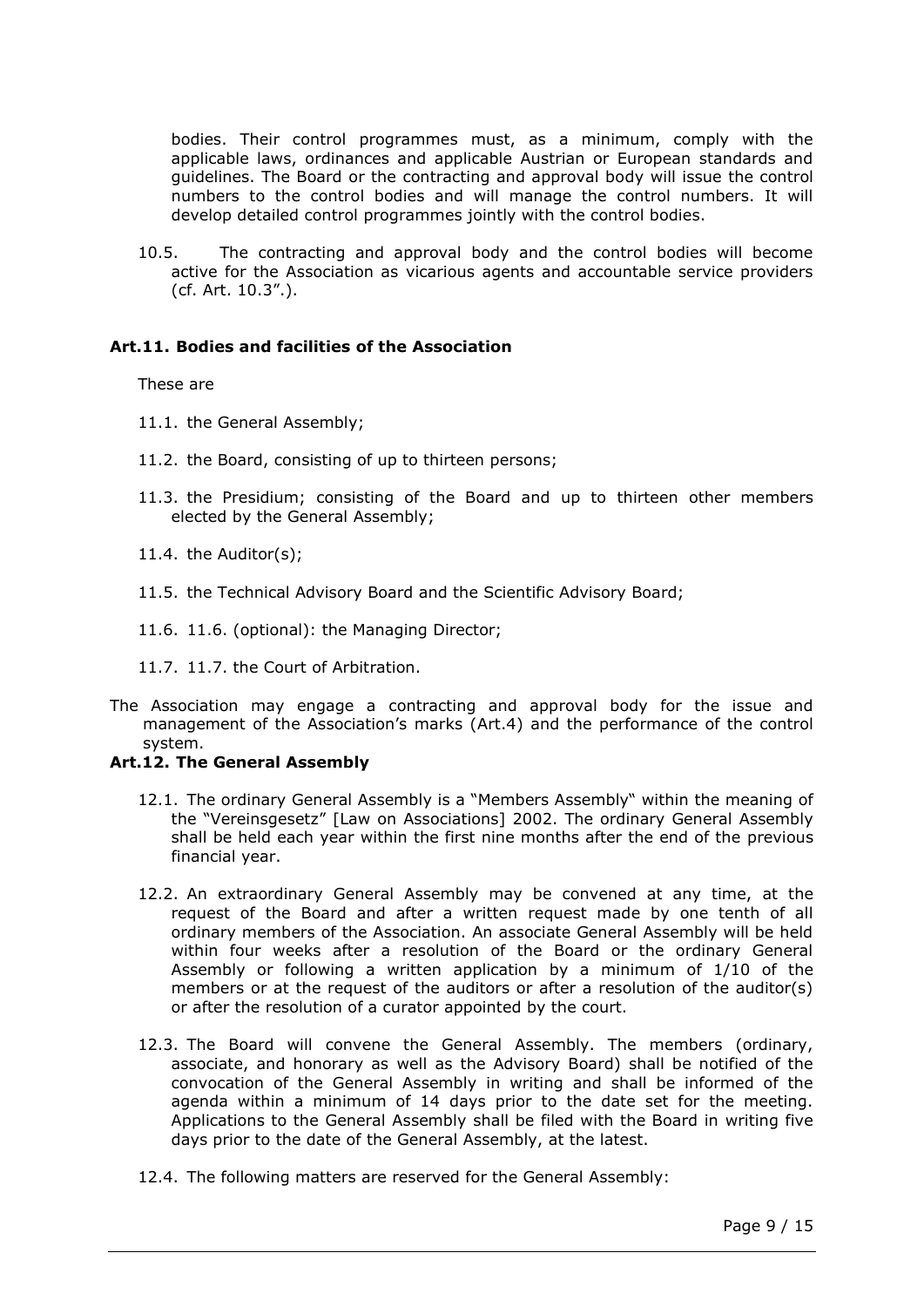- 12.4.1. the receipt of the Annual Accounts and the Annual Statements from the Board;
- 12.4.2. the approval of the amount of the membership fees and royalties/licensing fees as determined by the Board;
- 12.4.3. the approval of the minutes of the last General Assembly;
- 12.4.4. the approval of the annual estimate, the report of activities of the Board and statement of accounts;
- 12.4.5. the discharge of the bodies of the Association;
- 12.4.6. the election of the Board and the other members of the Presidium;
- <span id="page-9-0"></span>12.4.7. the dismissal of members of the Board and the Presidium;
- 12.4.8. the election of the auditors;
- 12.4.9. the election of the secretary and the treasurer;
- 12.4.10. the dismissal of the auditors;
- 12.4.11. the passing of resolutions on applications filed in due time;
- <span id="page-9-1"></span>12.4.12. the passing of resolutions on amendments of the Statutes following a proposal by the Board;
- <span id="page-9-2"></span>12.4.13. the passing of resolutions on the dissolution of the Association;
- <span id="page-9-3"></span>12.4.14. the decision on the exclusion of members;
- 12.4.15. approval of legal transactions between (the) auditor(s) and the Association. Resolutions on matters specified in the provisions [12.4.7.](#page-9-0), [12.4.12.](#page-9-1), [12.4.13.](#page-9-2) and [12.4.14.](#page-9-3) above require a majority of three fourth of all validly cast votes.
- 12.5. The General Assembly shall constitute a quorum if a minimum of one third of the ordinary members are present. If the properly convened General Assembly does not constitute a quorum a new General Assembly will be opened one half an hour later which will constitute a quorum, irrespective of the number of members present. Unless otherwise specified herein, the resolutions of the General Assembly will be passed with two thirds of all validly cast votes, otherwise, the application shall be deemed to be rejected. The General Assembly shall be chaired by the Chairman/Chairwoman, or, if they are absent, by one of the two deputies. Minutes shall be prepared in each General Assembly stating the number of members present, the quorum and the votes as well as all information that enable a review whether the resolutions were validly passed in accordance with the Statutes.

#### **Art.13. The Board**

13.1. The Board will be elected by the General Assembly. The term of office is two years. A re-election is possible.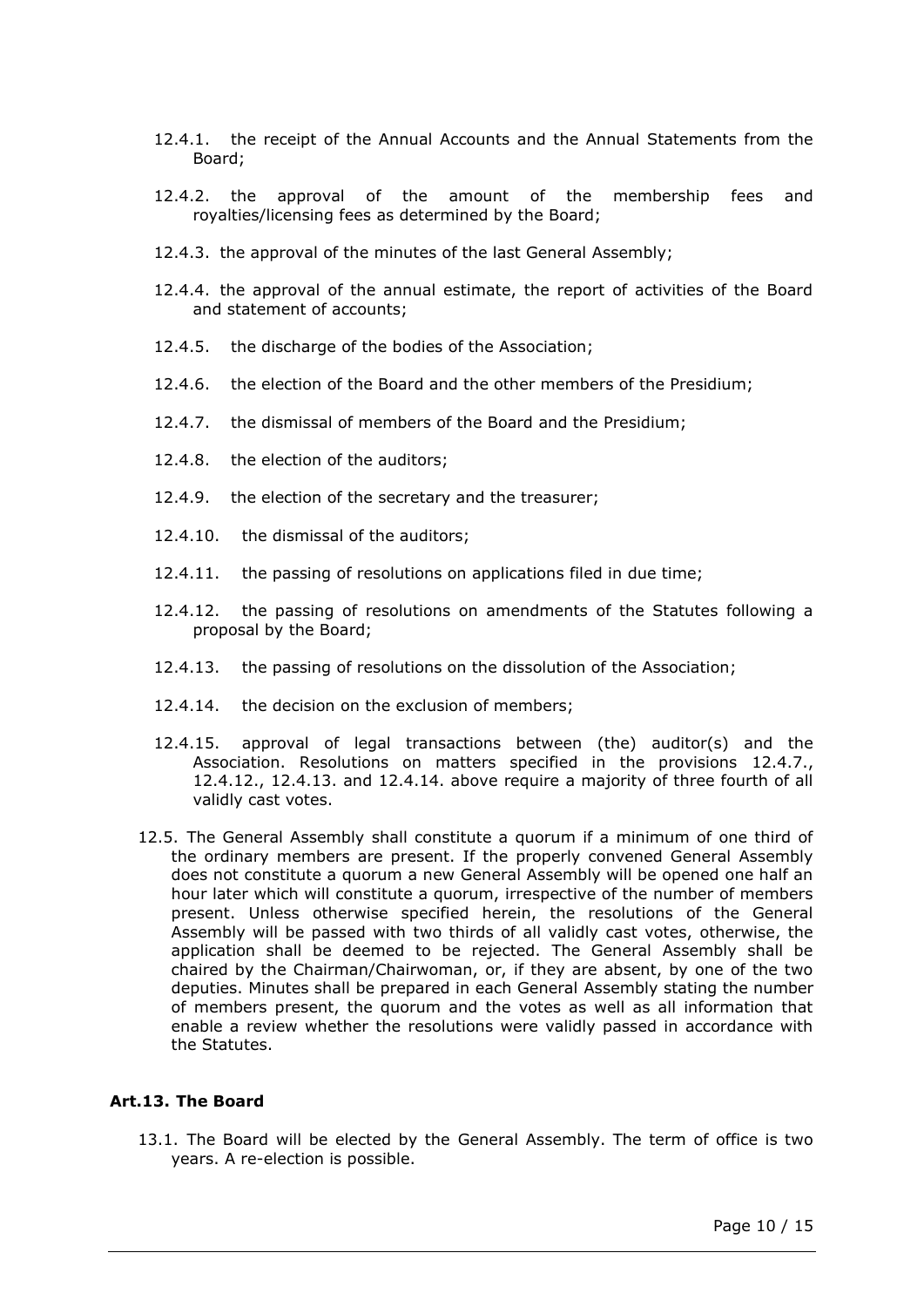- 13.2. In the event of the default or retirement of one of the members of the Board, the Board is entitled to co-opt for another member replacing him/her, however an approval is required for such from the next General Assembly. Details can be seen in the rules of procedure Donau Soja Board and Presidium member.
- 13.3. The Board will elect one Chairman/Chairwoman and two deputies from its members. Alternatively, to the terms Chairwoman/Chairman, the term "President" may be employed. In the event of their absence, the Chairman/Chairwoman will be represented by the first deputy and if the latter is absent, by the second deputy. The Board consists of Chairman/Chairwoman, treasurer and and six additional persons serving in the capacity of board members, from which two are elected as deputies. The board consists of a maximum of thirteen individuals.
- 13.4. The board can elect a secretary. The secretary doesn't have to be member of the board.
- 13.5. Members of the Board perform their activities without remuneration.
- 13.6. The Board will constitute a quorum if a minimum of 50 percent of its members are present. It will pass its resolutions – unless otherwise provided – with a majority of two third of all validly cast votes. The Chairman/Chairwoman will decide in the event of a tie.
- 13.7. A Board member may also delegate a representative authorised for that purpose. No representation is allowed with regard to the Chairman/Chairwoman or its deputies.
- 13.8. The office as Board member might be terminated by dismissal and/or resignation, apart from death and expiry of the office term. The Board may be dismissed, at any time, by the General Assembly or may resign of its own accord. Details can be seen in the rules of procedure Donau Soja Board and Presidium member.
- 13.9. The Board is the management body within the meaning of the Law on Associations 2002. It is, in particular, responsible for:
- the establishment of an accounting system complying with the legal requirements, which permanently records all payments received/made and the management of a list of assets as a minimum requirement;
- the preparation of an annual budget, the accounting report and the statement of accounts;
- informing the members of the Association about the activities of the Association, the conduct of the Association and the audited Statement of Accounts;
- management of the Association's assets;
- acceptance and exclusion of ordinary and associate members of the Association (an exclusion requires, however, the approval by the General Assembly);
- preparation of Rules of Procedure for the Board, Presidium and the management, if any;
- the preparation of agreements and determination of the contents of the agreement which provides for the relation between the Board and a managing director which might be appointed;
- determination of the scope of competencies of the managing director;
- the provisions for the signatory and representation authorities of the managing director;
- the appointment and dismissal of the managing director, secretary, debuty secretary, treasurer and treasurers' deputy;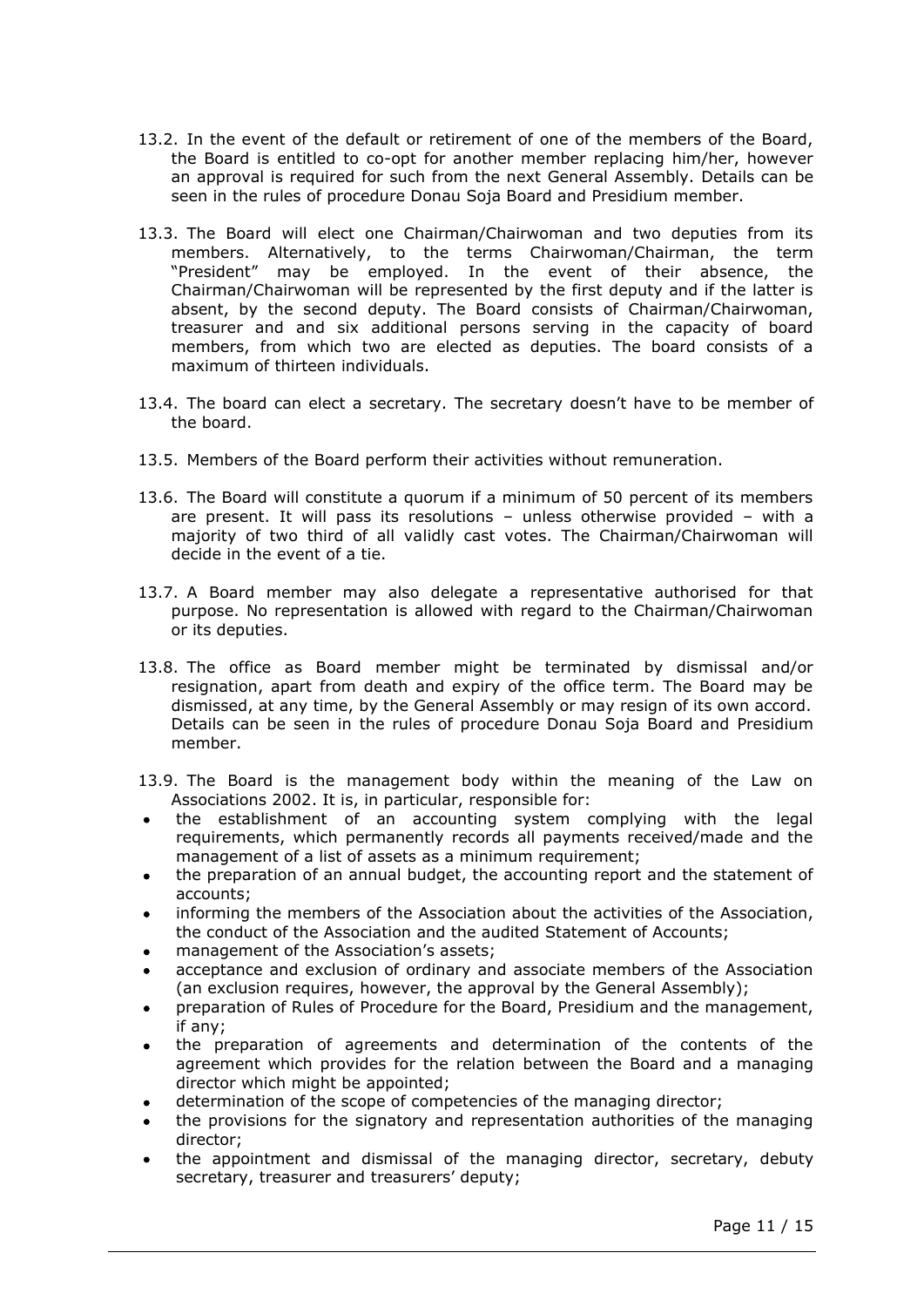- preparation and convocation of the General Assembly in the cases of an ordinary General Assembly and the associate General Assembly after a resolution by the Board, a written application filed by a minimum of 1/10 of the members or at the request of the auditors
- passing of resolutions on the guidelines for the performance to the "Donau Soja" or "Europe Soya" standard, determination and change of the "Donau Soja" or "Europe Soya" standard to be presented to the Presidium, amendment of the Statutes of the Association to be presented to the General Assembly. The passing of a resolution on the performance guidelines, the determination and change of the Donau Soja standard to be presented to the Presidium and the amendment of the Statutes of the Association to be presented to the General Assembly require the approval of a minimum of 80 % of the validly cast votes; and
- the resolution on the establishment or closing of the association's subsidiaries, guaranteeing the same governance-regulation that is applied within the association.
- 13.10. The Association will be represented externally and internally by the Chairman/Chairwoman or (in the event of their absence) by their deputies. The Chairman/Chairwoman will manage the ongoing business of the Association. The Board may appoint one managing director for the representation regarding certain tasks, this applies apart from the acquisition and sale of real estate under Art. 54 para. 2 UGB [Austrian Commercial Code].
- 13.11. The Board is entitled to provide for a flat monthly function fee for the Chairperson to compensate him/her for the time and effort and associated costs incurred.
- 13.12. Written issues and publications of the Association shall be signed by the Chairman/Chairwoman or his/her deputies.
- 13.13. The Chairman/Chairwoman shall only be entitled to sign jointly with a second member of the Board, the managing director or the treasurer. The Chairman/Chairwoman is solely responsible for regulating transactions in accordance with the approved budget and for the signing of contracts within the quality assurance system.
- 13.14. In the event of imminent danger, the Chairman/Chairwoman shall be entitled to give instructions under their own responsibility even in matters which are subject to the sphere of the General Assembly. In their internal relationship, such instructions require the subsequent approval by the competent body of the Association.
- 13.15. Resolutions may be passed by circular resolutions.
- 13.16. Legal transactions between Board members and the Association require the consent of all other Board members.
- 13.17. The Board meets at least four times a year and at least two times together with the Presidium.

#### **Art.14. The Presidium**

14.1. The Presidium consists of up to 26 members who represent the different fields of tasks and interests of the Association. Their term of office is two years.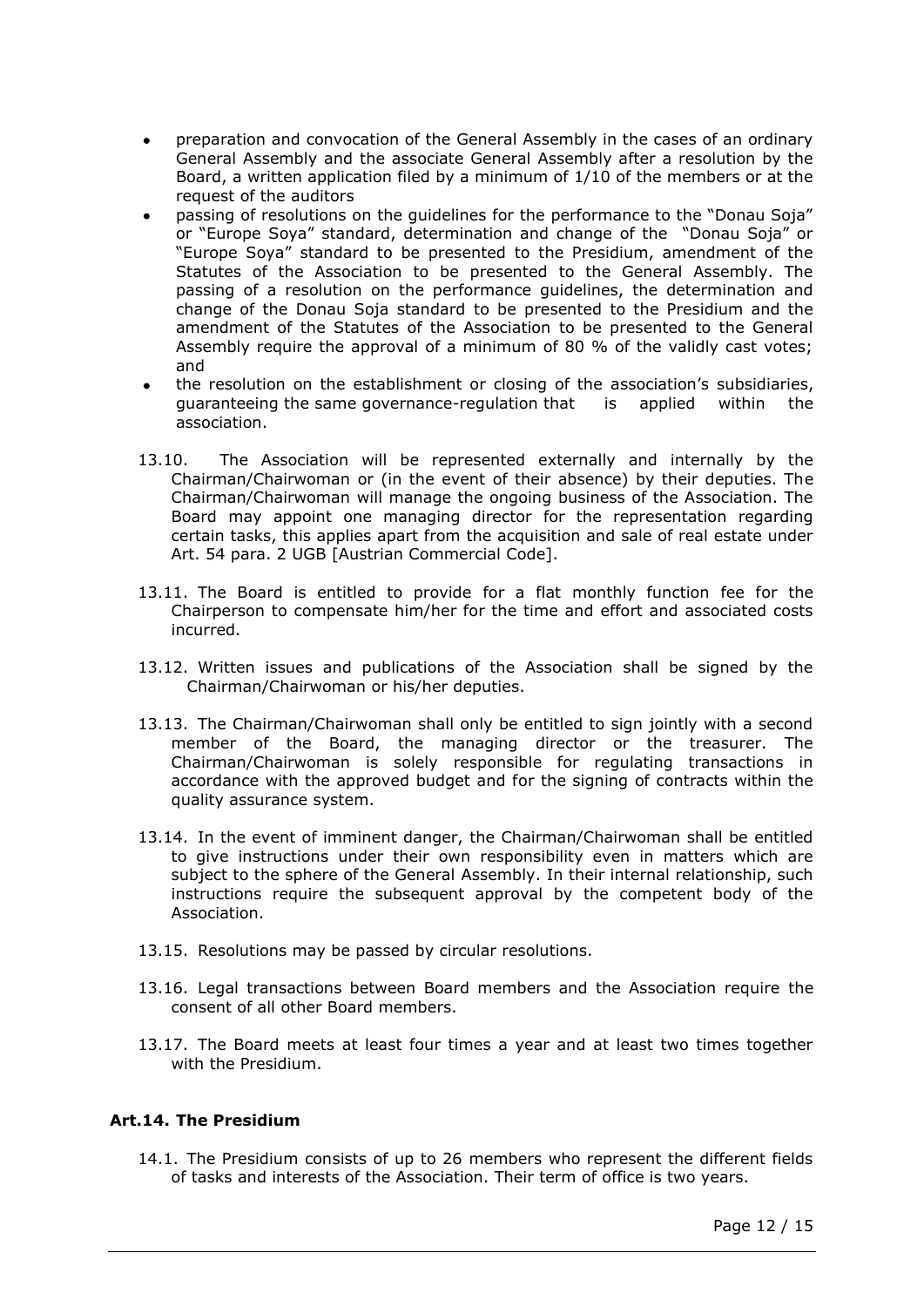Re-election is possible. It consists of members of the Board and up to thirteen other members elected by the General Assembly. It will meet at least two times per year, or more often in case of need. Members of the Presidium have the possibility to participate in all board meetings.

- 14.2. The Presidium decides on proposals submitted by the Board, which it may approve or reject. Unless otherwise provided for, it will take its decisions with a majority of two thirds of all valid cast votes,
- 14.3. The Presidium will constitute a quorum if 1/3 of its members are present.
- 14.4. The Presidium is responsible for giving its approval to the following strategic questions:
- determination and modification of the "Donau Soja" or "Europe Soya" standard (only possible with a majority of 80 % of the valid cast votes) following a proposal by the Board;
- contents of the guidelines regarding research programmes;
- contents of the guidelines of the listing of "Donau Soja" or "Europe Soya" at the stock exchange;
- approval of the annual plan of the Association's activities;
- pre-approval of the budget; and
- appointment of a mediator at the proposal of the Board (only possible with a majority of 80 % of the valid cast votes).

### **Art.15. The Managing Director, Treasurer, Secretary**

The Board may appoint one Managing Director for an indefinite period of time. The General Assembly appoints one Treasurer and one Secretary for two years. The Managing Director may simultaneously be an officer of the Association. In this case, the functionary needs to abstain over his duties within the scope of the Board and/or Presidium in case the agenda topic refers to his responsibilities as Managing Director. In the event of the appointment of a Managing Director, the Managing Director will represent the Association to the outside based on a written power of attorney granted by the Board. The representation authority of a Managing Director will be finally provided for in the powers of attorney to be prepared by the Board and the Rules of Procedure.

The treasurer or deputy shall be responsible for the proper financial conduct and the statement of accounts of the Association.

The Secretary shall be responsible for a proper recording of the resolutions passed by the bodies of the Association in minutes.

# **Art.16. The Auditor**

- 16.1. The ordinary General Assembly will elect two auditors for a term of two years. They may be re-elected. The auditors must not be members of anybody whose activities are subject to the audit.
- 16.2. The auditors shall be obligated to constantly control the business and to check the financial conduct of the Association. They will report to the next General Assembly on the result of their audit. The auditors shall be entitled to take part in the Board meetings following a relating application, where they have no right to vote in such meetings.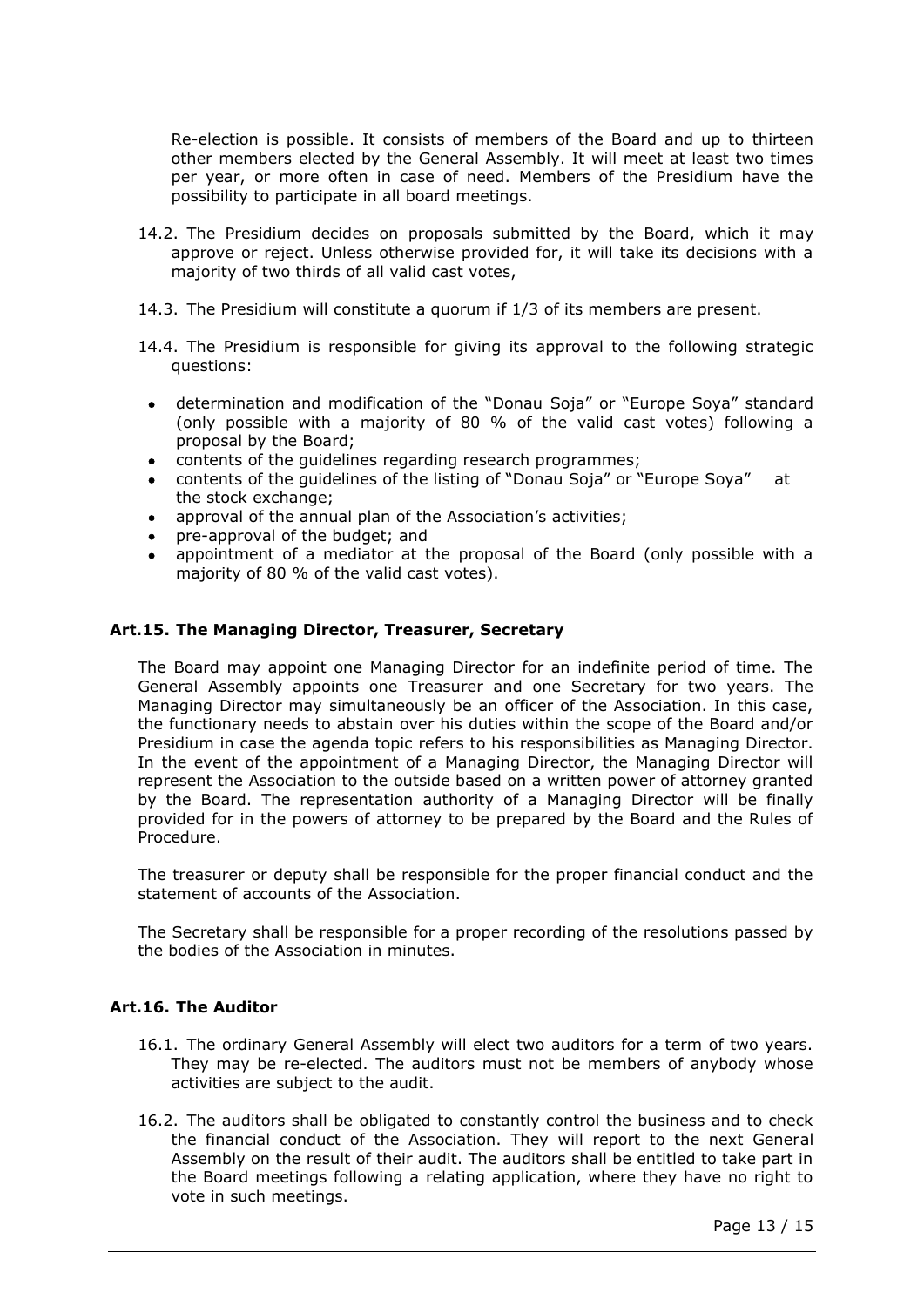16.3. The Board shall submit to the auditors all necessary documents and provide them with the required information. Legal transactions between the auditors and the Association require the approval by the General Assembly.

### **Art.17. The Advisory Boards**

- 17.1. The Association has two Advisory Boards with different tasks: one Technical Advisory Board and one Scientific Advisory Board. The Chairman/Chairwoman shall be entitled to take part in all meetings of the Advisory Boards, he/she shall be invited to the Advisory Boards' meetings. The term of office is limited to two years. A re-election is possible.
- 17.2. The Technical Advisory Board:
	- 17.2.1. The Technical Advisory Board consists of a maximum of ten persons. It is comprised of representatives of institutions and organisations from the fields of consumer protection, environmental protection and sustainability.
	- 17.2.2. The Board will invite representatives from the fields mentioned above to take part in the Technical Advisory Board. Participation in the Technical Advisory Board will be made without remuneration.
	- 17.2.3. Members of the Technical Advisory Board shall be the representatives of the by the Donau Soja board appointed organisation. The representative must hold a written power of attorney which must be submitted to the Donau Soja Board. Each organisation is free to replace their representative by another person, if the Board is informed by a written notification.
	- 17.2.4. The Technical Advisory Board shall be entitled to act as consultant, to make recommendations, to be a sponsor, to inspect the Financial Statements of the previous financial year. The Technical Advisory Board shall be entitled to inspect the documents of the Board and the management at any time.
	- 17.2.5. Members of the Technical Advisory Board may take part in the meetings of the Presidium and in the General Assembly in an advisory capacity. Members of the advisory board may take part in the meetings of the Board in an advisory capacity.
	- 17.2.6. The Technical Advisory Board shall be entitled to convene a Board meeting for important reasons by specifying a period of 14 days.
- 17.3. The Scientific Advisory Board:
	- 17.3.1. The Scientific Advisory Board consists of a maximum of 10 persons. It is comprised of representatives of research institutes, universities, approval bodies for seed as well as NGOs.
	- 17.3.2. The Board will invite representatives from the fields mentioned above to take part in the Scientific Advisory Board. Participation in the Scientific Advisory Board will be made without remuneration. Members of the Scientific Advisory Board will elect a spokesperson and deputy from their members.
	- 17.3.3. Tasks of the Scientific Advisory Board: The Scientific Advisory Board will consult the Board in all questions relating to the research programme for soya seed breeding and plant protection for